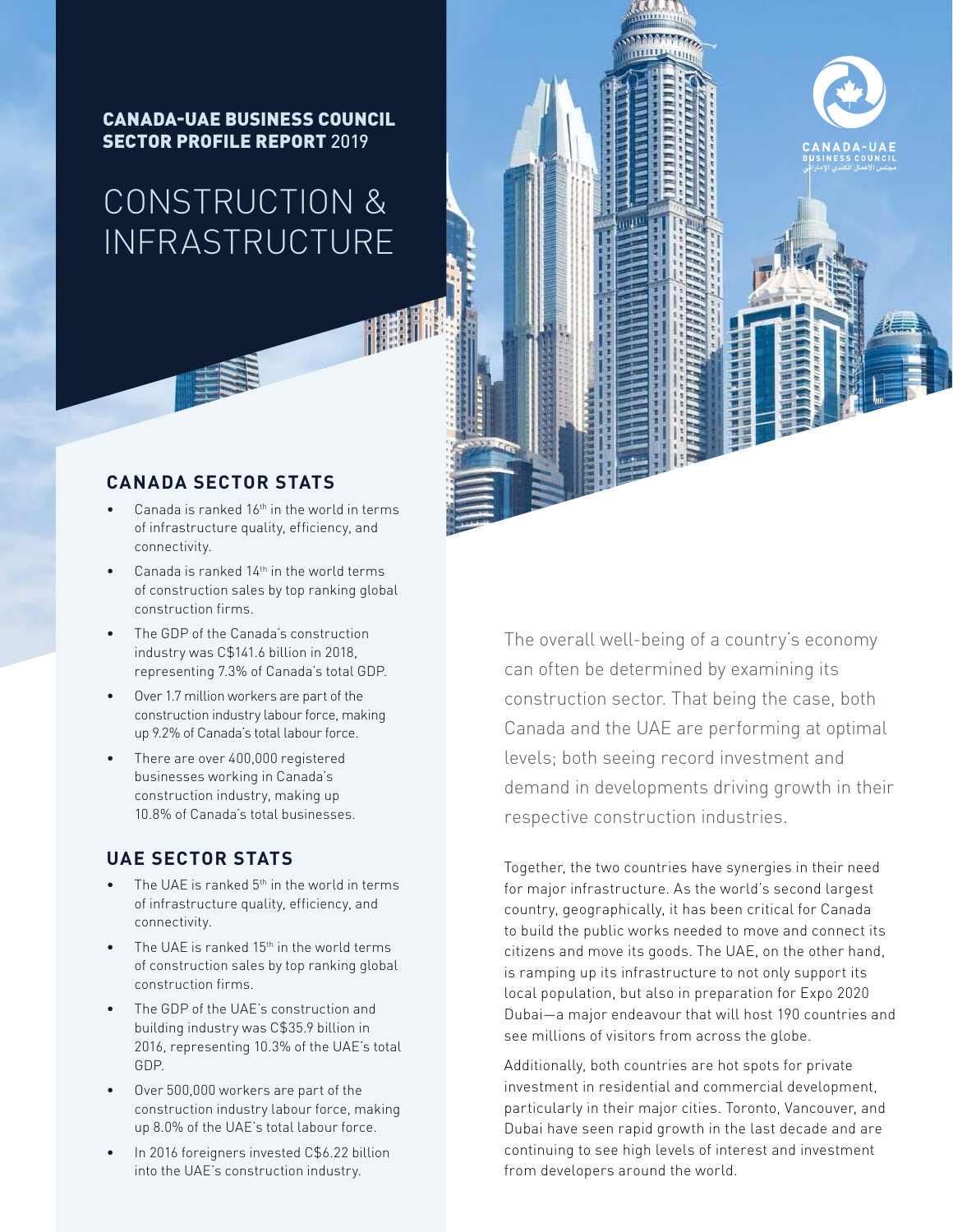## THE CANADA-UAE SECTOR RELATIONSHIP

Canadian engineering, architecture, and construction firms are well represented in the UAE and have been involved in a number of large developments that reflect Canada's commitment to the region. Many have established local subsidiaries and have also expanded into neighboring markets in the Gulf Cooperation Council (GCC) region.

| <b>PROJECT NAME</b>                     | <b>UAE &amp; CANADIAN FIRMS</b>                                   | <b>PROJECT VALUE (\$US)   TYPE</b> |                              | <b>DATE COMPLETE</b> |
|-----------------------------------------|-------------------------------------------------------------------|------------------------------------|------------------------------|----------------------|
| Rosemont 5-Star Hotel & Residence Dubai | Curio & ZAS Architects + Interiors                                | $\parallel$ \$550.0 Million        | Hospitality/Residential 2019 |                      |
| <b>ICD Brookfield Place Dubai</b>       | Investment Corporation of Dubai<br>& Brookfield Property Partners | \$1.0 Billion                      | Commercial/Retail            | 2019                 |
| Dubai Hills Estates                     | EMAAR, MERAAS, & EllisDon                                         | \$10.0 Billion                     | Residential                  | 2024                 |

Resident Canadian firms in the UAE include: SNC Lavalin, NORR, ZAS Architects + Interiors, IBI Group, EllisDon, B+H Architects, gsmprjct, MHPM, Stantec, Forrec, Brookfield, WSP Parsons Brinckerhoff, Hatch, and Zeidler.



*Rosemont 5-Star Hotel & Residence ICD Brookfield Place Dubai Hills Estates*

## **CONSTRUCTION & INFRASTRUCTURE IN CANADA**

Canada's construction sector is on an upswing, following the country's economy as a whole. With a growing population, an active workforce, and a thriving business environment, there is constant demand to build new and renewed residential, commercial, industrial, and institutional developments.

All major building types have seen almost uninterrupted growth over the past two decades in Canada. Within the last five years alone, the value of total building permits has grown by 4.3 per cent.

| <b>TYPE</b>   | <b>PERMIT VALUES 2018</b> | $'13 - '18 CAGR$ |
|---------------|---------------------------|------------------|
| Residential   | C\$62.8 Billion           | 5.4%             |
| Commercial    | C\$21.5 Billion           | 2.7%             |
| Industrial    | C\$72.9 Billion           | 5.2%             |
| Institutional | C\$80.2 Billion           | 0.4%             |
| Total         | C\$99.7 Billion           | 4.3%             |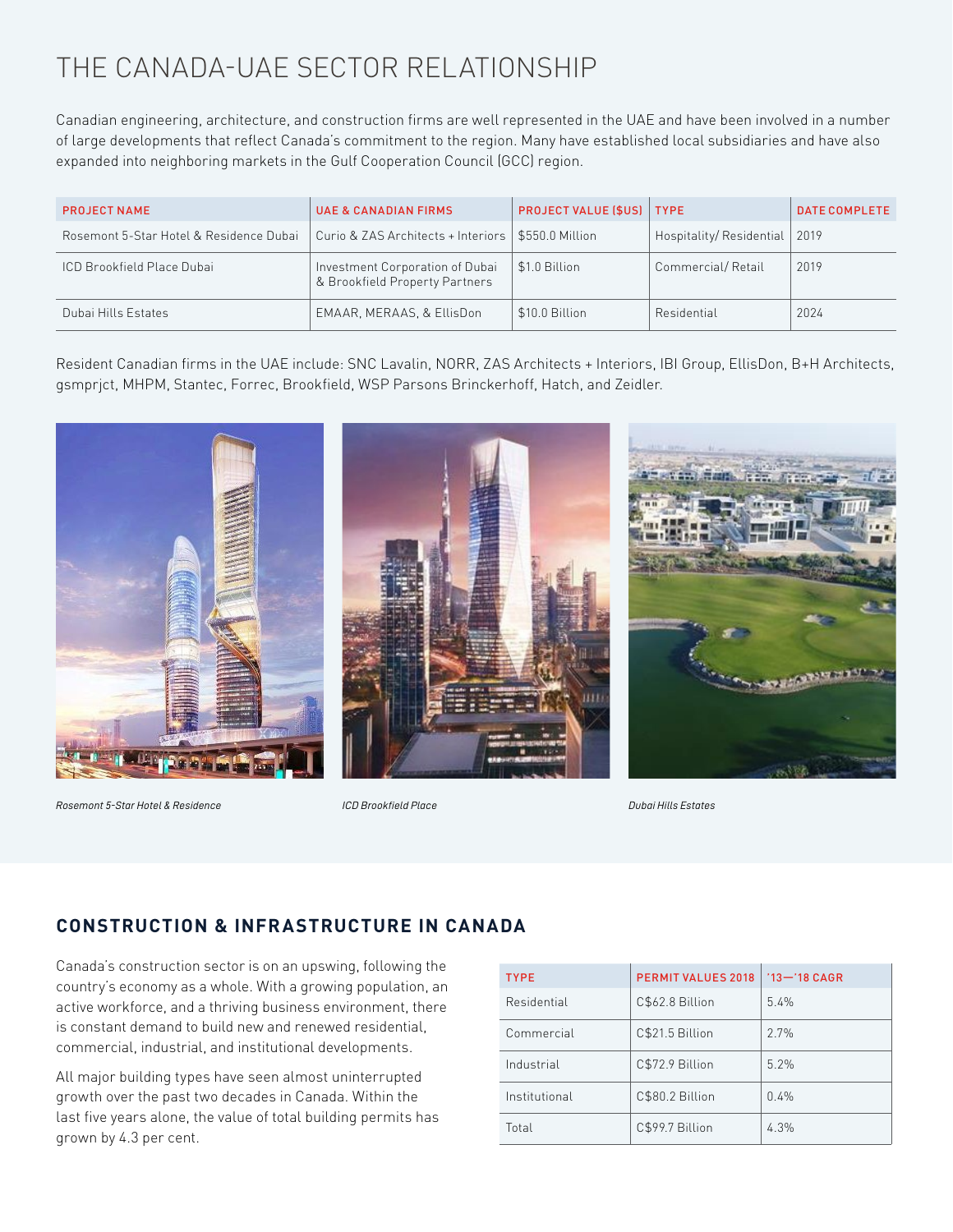## **OPPORTUNITIES FOR UAE COMPANIES IN CANADA:**

- Partnerships for Mixed-Use, High-Density Development
- Green & Smart Developments
- Innovative Public Space
- Investing in Revenue-Generating Canadian Infrastructure

Some of the greatest opportunities for the sector are in Canada's major urban centres, particularly with highdentsity residential and mixed-use projects to combat issues of urban sprawl and affordability. Other opportunities exist in innovative public space development as well as green and smart commercial development.

The need for new and improved infrastructure is an essential driver of Canada's construction sector. Through the current *Investing in Canada Plan*, the Government of Canada has committed to C\$180.0 billion over 12 years across five priority infrastructure streams: public transit, green building, social infrastructure, trade and transportation, and rural and northern communities. The objectives of this plan are to create long-term economic growth, support a low carbon, green economy, and build inclusive communities.

The Canada Infrastructure Bank is another initiative that assists provincial, municipal, and Indigenous communities in building infrastructure across the country. The crown corporation was created in 2017 to address a gap in the

market between privately-funded projects and governmentfunded infrastructure, which is procured traditionally or as a public-private partnership. The Bank aims to invest up to C\$35.0 billion alongside private and institutional partners, creating opportunities for those interested in new, revenuegenerating infrastructure projects in Canada.

#### Feature Project: Toronto Waterfront Revitalization Initiative

The Toronto Waterfront Revitalization Initiative aims to transform 800 hectares of brownfield lands on Toronto's waterfront into beautiful, accessible, and sustainable mixed-use communities. This includes the creation of 40,000 residential units, one million square metres of commercial propery, and 300 hectares of parks and dynamic public spaces.

The project is led by Waterfront Toronto, a not-forprofit created in 2001 by the Government of Canada, the Government of Ontario, and the City of Toronto. With a mandate of 25 years and a projection of C\$30 billion in public and private funding, the Toronto Waterfront Revitalization Initiative is one of the largest infrastructure projects in North America and one of the largest waterfront redevelopment initiatives undertaken in the world.

A primary objective is to leverage the infrastructure project to deliver key economic and social benefits that enable Toronto to compete aggressively with other top tier global cities for investment, jobs, and people. To do this, Waterfront Toronto brings together the most innovative approaches to real estate development, urban design, and advanced technology infrastructure.

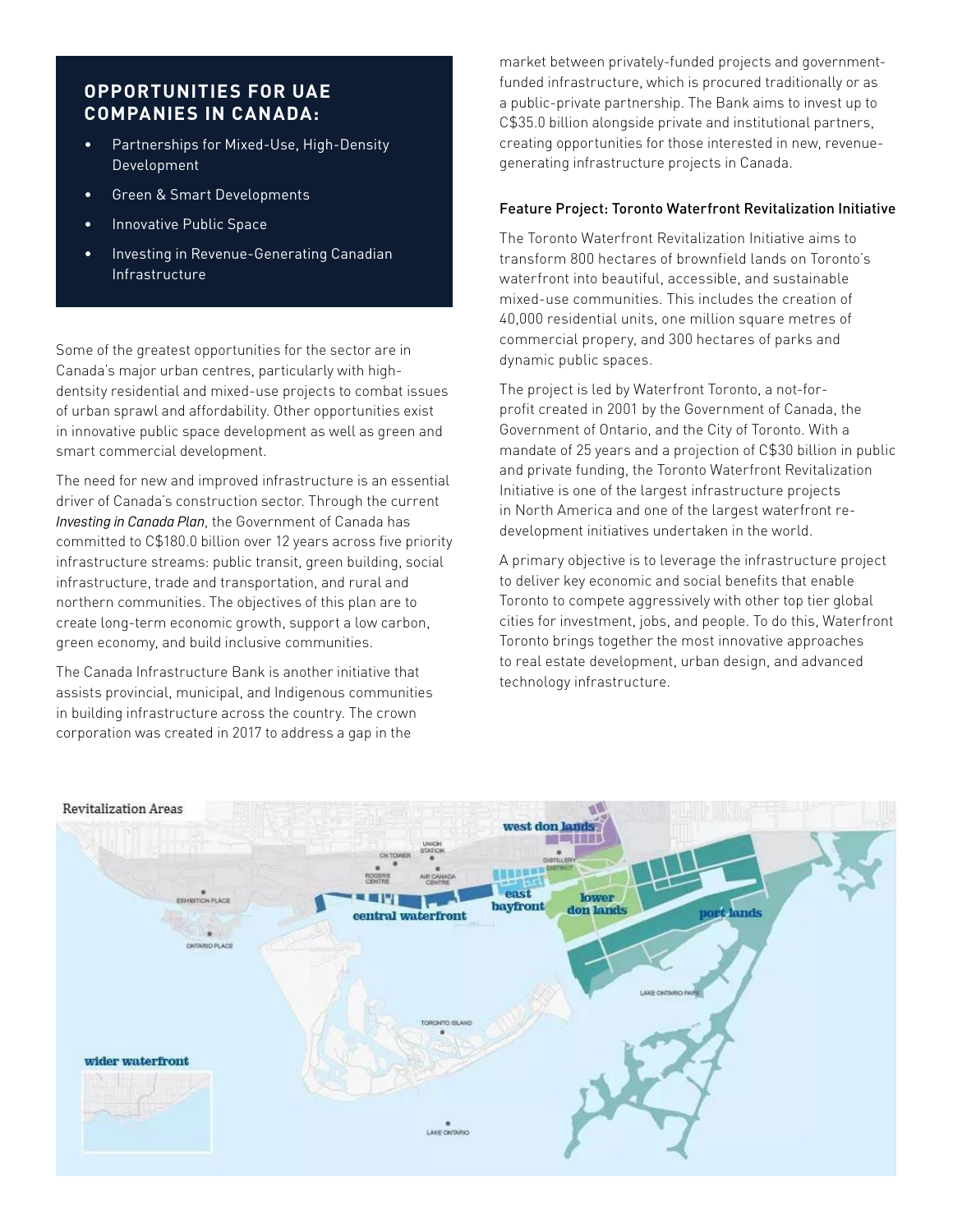

## **CONSTRUCTION & INFRASTRUCTURE IN UAE**

The UAE has, and continues to, push the boundaries on what is possible in the realm of construction, whether it is through its residential, commercial, industrial, or institutional projects. One only has to look at pictures of the nation two decades ago to see how far the UAE has developed in urban centres in such a short time—and it shows no signs of slowing down.

The UAE's construction sector has an estimated US\$800.0 billion worth of major projects in the pipeline, as of 2018. It is projected that an additional US\$40.0 billion worth of construction contracts will be awarded each year for the next three years in the country. The two largest emirates, Abu Dhabi and Dubai, make up the majority of this construction spending and investment.

## **OPPORTUNITIES FOR CANADIAN COMPANIES IN UAE:**

- 3-4 Star Hospitality Developments
- Designing & Building Landmarks
- Downtown Developments
- Green & Smart Developments
- Public-Private Partnership in Infrastructure Development
- Supplying Building Materials

The UAE's strategic location, well-developed financial and tourism sectors, and large consumer base continue to make it an attractive market for private investment in construction development. The nation has also invested an unprecedented amount of public funds into development, ramping up more recently in an effort to build major infrastructure for Expo 2020. In 2017, an annual budget of US\$12.9 billion was approved for the emirate of Dubai, which included a 27.0 per cent spending increase on infrastructure. In 2018, the annual budget was increased again, to a total expenditure worth US\$15.4 billion—the largest public budget in its history. This budget also saw an increase in infrastructure spending, with key investment going into Expo 2020 Dubai (US\$6.8 billion) and the expansion of Dubai Metro (US\$2.9 billion).

Abu Dhabi, the capital of the UAE, is also a growing focal point for infrastructure development. With the aim to diversify its economy away from oil and gas reliance, the emirate has created an ambitious urban plan—Plan Abu Dhabi 2030—that will focus on modernizing old infrastructure and prioritizing new industry in the downtown core.

Some of the greatest opportunities for the sector are in the UAE's tourism industry. As a nation that is continuing to diversify its economy, tourism has become a focal point for the country's growth. Projects include the design and building of landmarks as well as the development of 3- and 4-star hotels. Another opportunity for Canadian firms is in supplying construction materials. As a small country, the UAE relies on international imports for building products such as ready-mix concrete, gypsum products, glass, flooring, lighting systems, interior finishes, and green